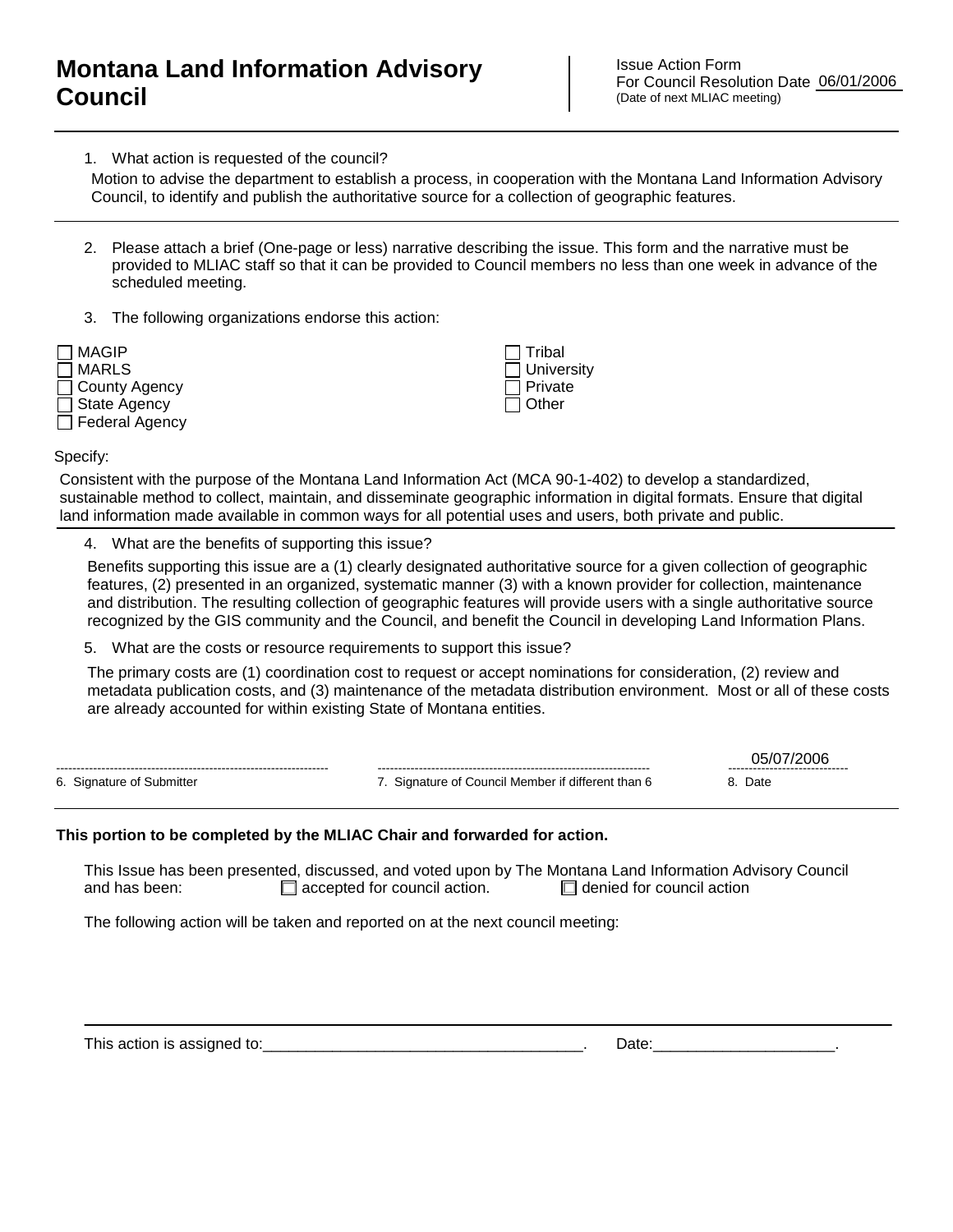## **Identifying Authoritative Sources of Geographic Features for Montana**

Requested action: Motion to advise the department to pilot a process, in cooperation with the Montana Land Information Advisory Council, to identify and publish the authoritative source for a given collection of geographic features as a prototype for inventorying the State of Montana geographic information assets.

Need: The Montana Land Information Advisory Council needs an effective and efficient mechanism for accounting for authoritative sources of geographic data. Of particular interest are statewide geographic data and MSDI data products that are routinely used in the business processes of multiple state agencies. Identifying the geographic data product and associated authority, and posting that information to a central location will ensure both the council and the user community can access an inventory of known and accepted geographic data products. Currently no such effort exists.

Proposed Solution: In response to this need, a motion is respectfully requested to advise the department to establish a process, in cooperation with the Montana Land Information Advisory Council, to identify and publish the authoritative source for a given collection of geographic features. The department would solicit the assistance of the Montana Association of Geographic Professionals in identifying and providing an assessment of potential candidates. MLIAC may solicit submissions or users may nominate submissions for consideration by MLIAC. Requests should be narrow and definitive in scope, and standardized complete metadata is considered the vehicle for submitting requests. The user community should be considered an important asset in determining standard accepted distribution protocols for published authoritative sources of geographic data. Authoritative sources would be published to a metadata service, thus meeting the legal obligation of notification by directing data access through metadata.

Benefit: Benefits supporting this issue are a (1) clearly designated authoritative source for a given collection of geographic features, (2) presented in an organized, systematic manner (3) with a known provider for collection, maintenance and distribution. The resulting collection of geographic features will provide users with a single authoritative source recognized by the GIS community and the Council, and benefit the Council in developing annual Land Information Plans.

Potential Cost: The primary costs are (1) coordination cost to request or accept nominations for consideration, (2) review and metadata publication costs, and (3) maintenance of the metadata distribution environment. Most or all of these costs are already accounted for within existing State of Montana entities.

Suggested Prototype: It is recommended that the department prototype a process with the following guideline offered for the initial prototype of the process:

- 1. Issue a request on behalf MLIAC for a metadata document on an authoritative source for geographic data of the Montana state boundary and county boundaries (two metadata documents submitted).
- 2. Utilize staff at the Department of Administration and the Montana State Library to review the metadata documents for accuracy, completeness, and correctness.